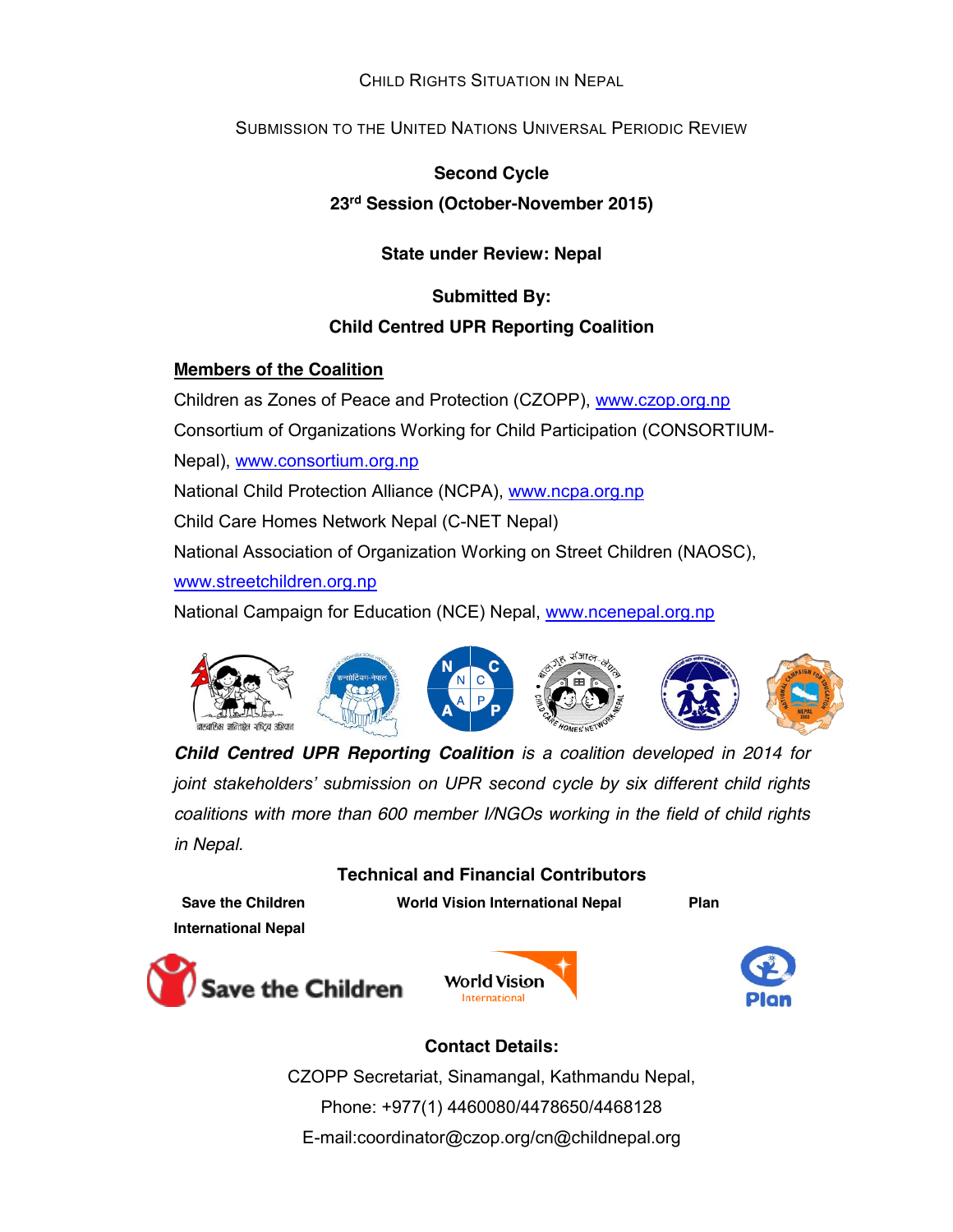### **1. Overview of Country Situation**

- 1.1 Nepal ranked  $145<sup>th</sup>$  position on Global Human Development Ranking having Human Development Index (HDI) value of 0.540<sup>1</sup> with population of 26 million with 41.84% of children's population and growth rate of 1.35 per annum<sup>2</sup>. One fourth of the total Nepalese population<sup>3</sup> and more than one third of children's population<sup>4</sup> are living below the line of poverty. Each day 1500 to 1800 youths are migrating abroad for work. The remittance is contributing to 24% of national economy<sup>5</sup>. Nepal is a party to the seven out of nine core human rights conventions and some of their protocols6 including the Convention on the Rights of the Child (CRC) and its two optional protocols<sup>7</sup>. Nepal has not ratified the third Optional Protocol to the CRC on a communications procedure. Nepal is also a party to 11 ILO Conventions including Minimum Age Convention, 1973 (ILO 138), Worst Forms of Child Labor Convention, 1999 (No.182). As per the Nepal Treaty Act 2047 (1990), Section 9 has provisioned that the treaty provisions to which Nepal is a party is enforceable as good as laws and state shall void contradicting provisions and should make necessary arrangements for enforcement.
- 1.2 The political transition of country is prolonging with delay in promulgating new constitution<sup>8</sup>. Currently Nepal has Interim Constitution promulgated in 2007 (Eighth Amendment 2010), which has ensured a number of human rights provisions to the people and citizens of Nepal under Part

*<sup>1</sup> UN Human Development Report, 2014.*

*<sup>2</sup> National Population Census Report 2011, Central Bureau of Statistics, Government of Nepal.*

*<sup>3</sup>National Living Standard Survey Report 2011, Central Bureau of Statistics, Government of Nepal.*

*<sup>4</sup>Child Poverty and Disparities in Nepal Report 2010 Overview, National Planning Commission, New Era and UNICEF.* 

*<sup>5</sup> Labor Migration for Employment A status Report of Nepal 2013/14, Government of Nepal, Ministry of Labor and Employment, Department of Foreign Employment.*

*<sup>6</sup> Nepal is not party to International Convention on the Protection of the Rights of All Migrant Workers and Members of their Families (2003), International Convention for the Protection of all Persons from Enforced Disappearance (2010), Optional Protocol to the International Covenant on Economic, Social and Cultural Rights (2013) Optional Protocol to the Convention against Torture and Other Cruel, Inhuman or Degrading Treatment or Punishment (2006) and Optional Protocol to the International Covenant on Economic, Social and Cultural Rights (2013)* 

*<sup>7</sup> Nepal has ratified The Optional Protocol to the CRC on the Involvement of Children in Armed Conflict (OPAC) in 2007 and The Optional Protocol to the CRC on the Sale of Children, Child Prostitution and Child Pornography (OPSC) in 2006.*

*<sup>8</sup> With the success of Peoples Movement in 2006 for reinstating democracy and parliament, Nepal entered into peace process ending a 10 years long armed conflict waged by Communist Party of Nepal (Maoist). After the failure of the first Constituent Assembly to promulgate new constitution in 2012, another new constitution assembly election happened in 19 November 2013. In the current constitution assembly political parties had agreed to promulgate new constitution by 22 January 2015 which has already been crossed.*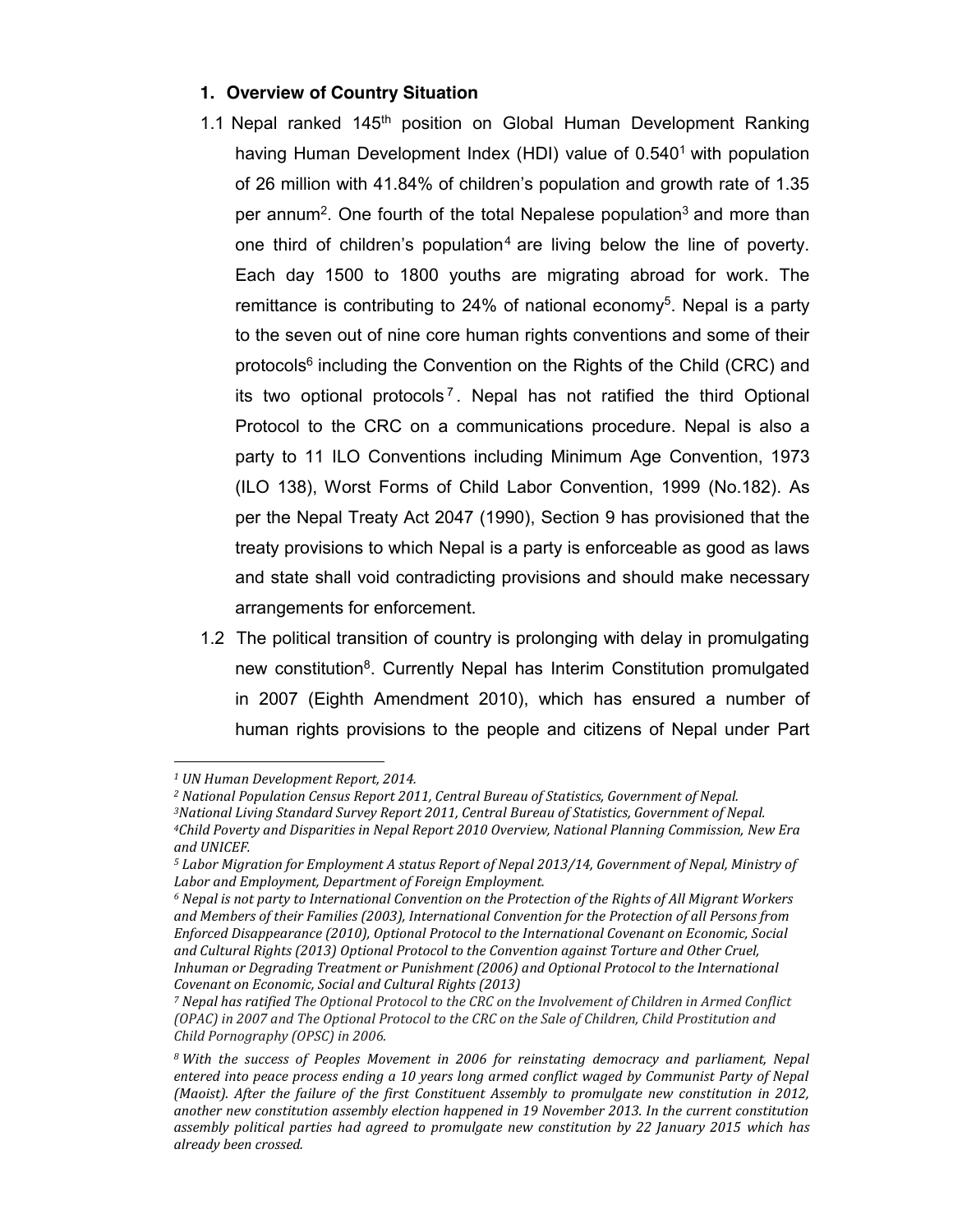Three, which also includes children's specific rights as fundamental rights under Article 22.

1.3 Nepal had received 135 recommendations including 34 recommendations focused on child rights at the  $10<sup>th</sup>$  session in the first cycle of Universal Periodic Review (UPR) in 2011. Nepal government accepted 31 recommendations related to child rights and children. The government adopted a plan of action to implement the accepted recommendations. Nepal government presented a vague and confusing timeline mentioning the term "Due Course of Time" in the plan of action. Such terms allowed the government to delay on realising the recommendations and skip accountability. Furthermore, Nepal government did not submit mid term report on the status of recommendations from the first cycle of the UPR.

#### **Recommendations:**

- x *Nepal government should mention a specific timeline on its plan of action to implement the relevant recommendations from the first and all accepted recommendations from the second cycle of the UPR as well as concluding observations from treaty bodies.*
- x *Nepal government should prepare a mid-term review report and share publicly so that people can seek state accountability on its commitment to implementing the recommendations.*

#### **2. Introduction to the Report and Methodology**

- 2.1 Recognizing the opportunity of having stakeholders' submission in the Universal Periodic Review (UPR), organizations and civil society groups involved in child rights campaigning jointly prepared and submitted this report. A separate child centred submission is made recognizing the high vulnerability of children, significance of their concerns and to highlight children's citizenry status.
- 2.2 The report is prepared applying methods of consultation, document review and interview. In the process of preparation, pre drafting consultations were organized involving children and child rights practitioners from various NGOs representing all five regions of Nepal and interviews were conducted with key informants from government and non government sectors. During the consultation adult participants shared their practical experiences on implementing child rights and seeking accountability from state agencies including local governments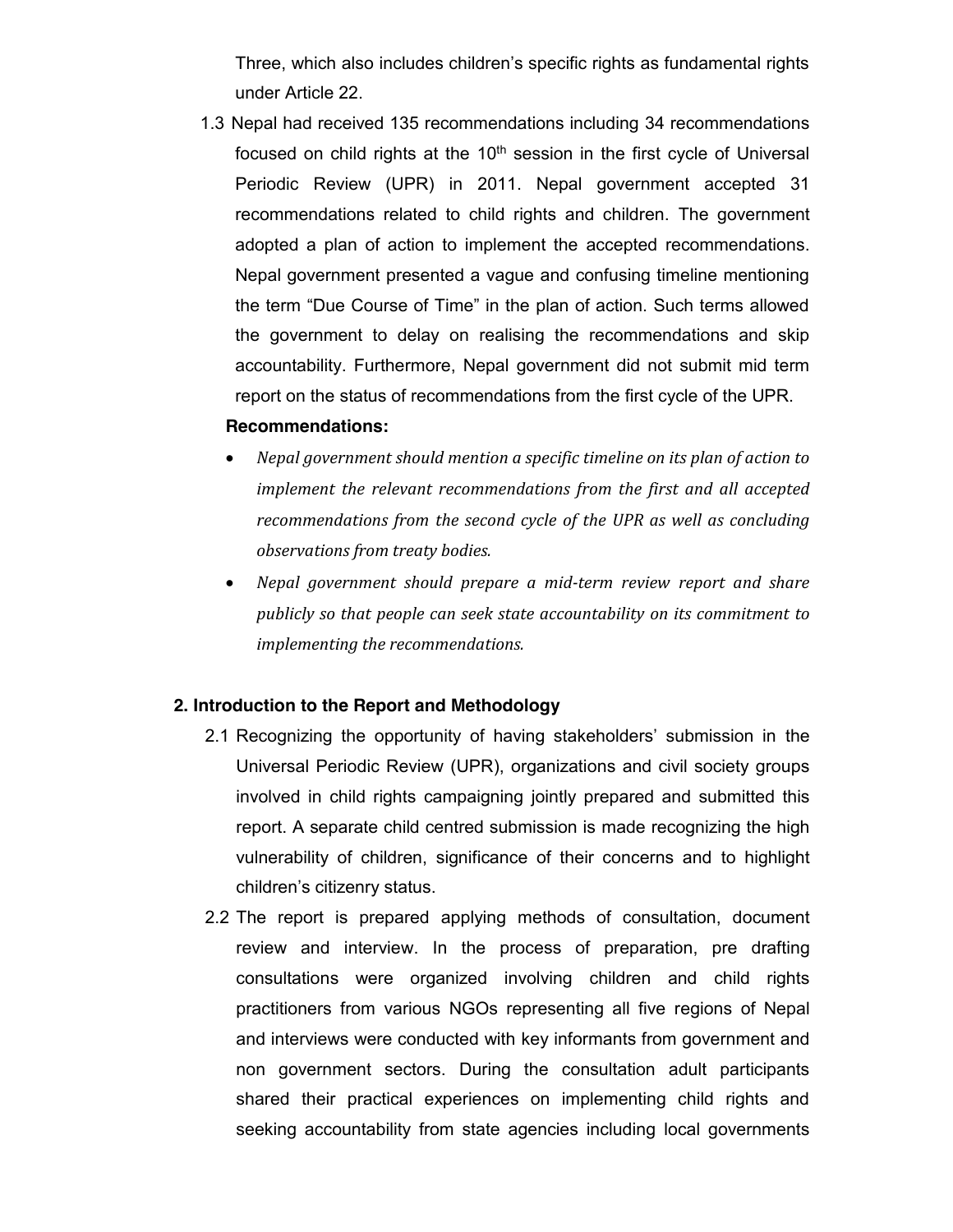and schools. Children presented their views in the form of stories, poetry, short drama, songs and pictures. Child rights experts provided comments in the draft versions and validation workshop was organized to refine recommendations. The children's opinions and creations are presented in the Annex.

2.3 31 documents have been reviewed which include laws and policies of Nepal government, national statistical data from the Central Bureau of Statistics, ministries, government departments, performance review and status report of government departments, publicly available UN agencies' reports, research reports from non government organizations (NGOs) and National Human Rights Commission (NHRC)..

### **3. Key Areas of Concerns**

### **Nepal's Normative and Institutional Framework on Child Rights**

3.1 Nepal's Interim Constitution (2007) has fundamental rights provisioned in 21 different articles, which are also entitled to children of Nepal with special rights under Article 22. The current Constituent Assembly has agreed to continue some of the children's rights as fundamental rights in draft constitution<sup>9</sup>. However, few pertinent issues demanded by children and civil society groups have not been addressed, such as a designated Child Rights Commissioner in the National Human Rights Commission; protecting school and children from political parties' use and mobilization; right to citizenship from single parent (mainly through mother's identity); children's right to be heard, right to information, assembly and consideration of best interests in all actions related to them. Due to the delay in the promulgation of the Constitution the fundamental rights of children in upcoming Constitution are still uncertain.

#### *Recommendation:*

x *Promulgate the new democratic constitution soonest possible with clear and specific provisions of children's rights as fundamental rights, designating an independent Child Rights Commissioner in the National* 

 <sup>9</sup> *The current consensus includes the right to education and health, right to identity and birth registration, access to social protection schemes, right to education in mother tongue, right against exploitation, abuse, violence, trafficking, enslavement, recruitment in armed forces, and right to justice in child friendly settings*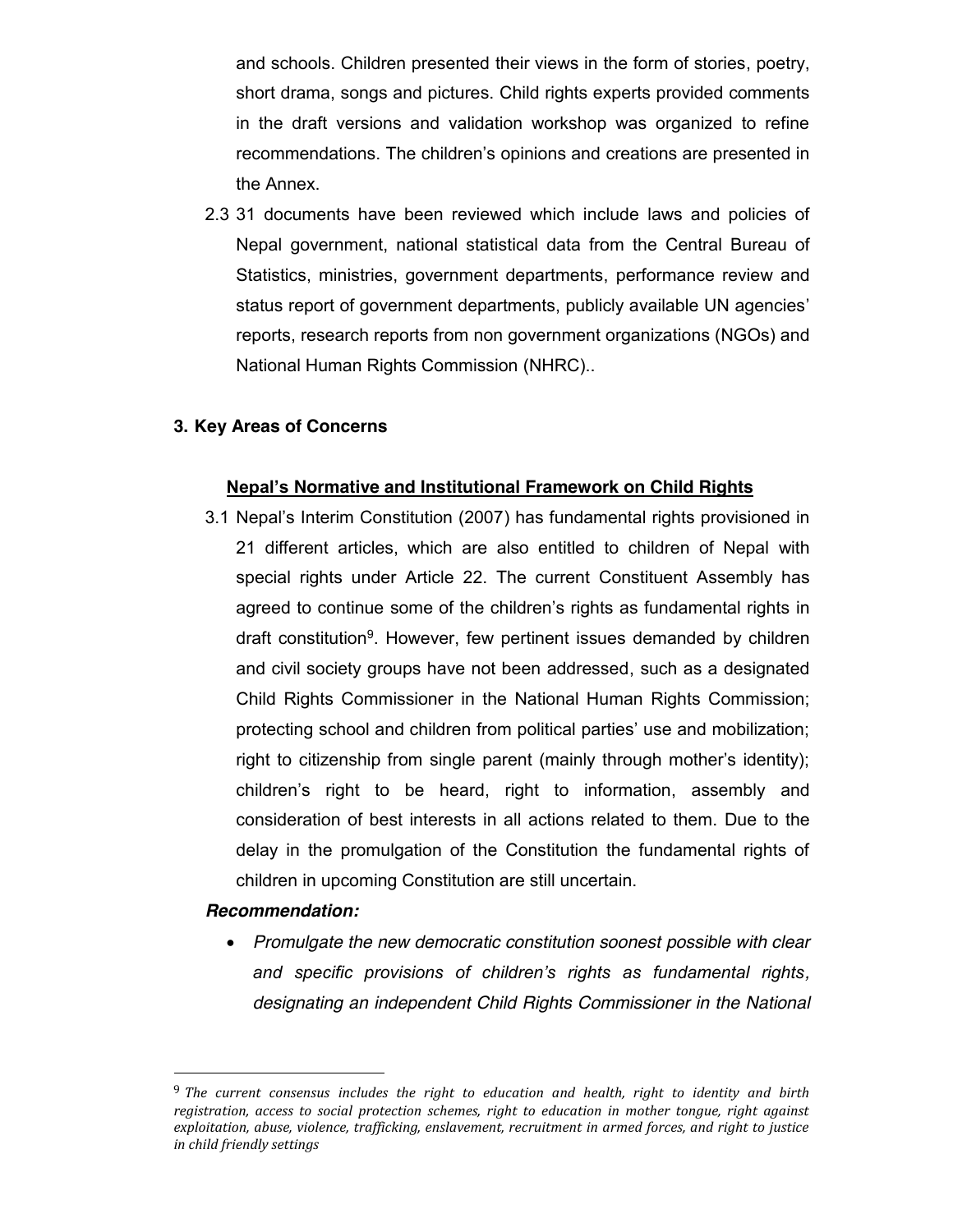*Human Rights Commission, addressing all rights of children and preventing children from being statelessness.* 

- 3.2 Nepal government received 10 recommendations on policy measures, laws, resources and budgets related to child rights during the 10<sup>th</sup> session of the UPR, which included: revisiting national laws and policies in compliance with international standards, adoption of new policies and laws and ensuring full implementation of the relevant policies, developing a comprehensive legal framework on combating violence against women and children, increasing budget allocation for effective implementation of the plan of action and adopting new plan of action on violence against women and children<sup>10</sup>.
- 3.3Nepal has enacted special policy and legislation measures in relation to child rights that include Children's Act, 1992; Children's Rules, 1995; Juvenile Justice (Procedural) Rules, 2006; Child Labour (Prohibition and Regulation) Act, 2000; Children Development and Rehabilitation Fund Rules, 1996; Standards for Operation and Management of Residential Child Care Homes, 2012, National Plan of Action Combating Human Trafficking (2014); Human Trafficking and Transportation (Control) Act, 2007; and National Child Policy, 2012. It has reflected children's rights in various other domestic laws dealing with education, health, domestic violence, rape and other crimes. Most of these Acts and legislations do not meet the standards of the CRC and other human rights treaties and instruments.
- 3.4The process of reviewing the Child Rights Act which began in 2004 is still pending. The current draft of child rights bill pending at the Ministry of Women, Children and Social Welfare (MoWCSW), has more than 30 provisions which do not meet standards of child rights as provisioned by the CRC particularly on the issues of juvenile justice, right to participation and protection from family separation and other violence <sup>11</sup>. Nepal government has tabled five different bills to replace the existing General Code (founded some 161 years ago and revised 11 times ever since) with specific bills on criminal offense, civil offense, proceeding and

 <sup>10</sup> *Recommendation number: 106.9, 107.8, 107.11, 107.1*8, 108.2, 108.4, 108.11, 108.20, 108.21

<sup>11</sup> *Himal Innovative Development and Research, a private agency has reviewed the bill for UNICEF Office in Nepal during 2014 and documented the findings.*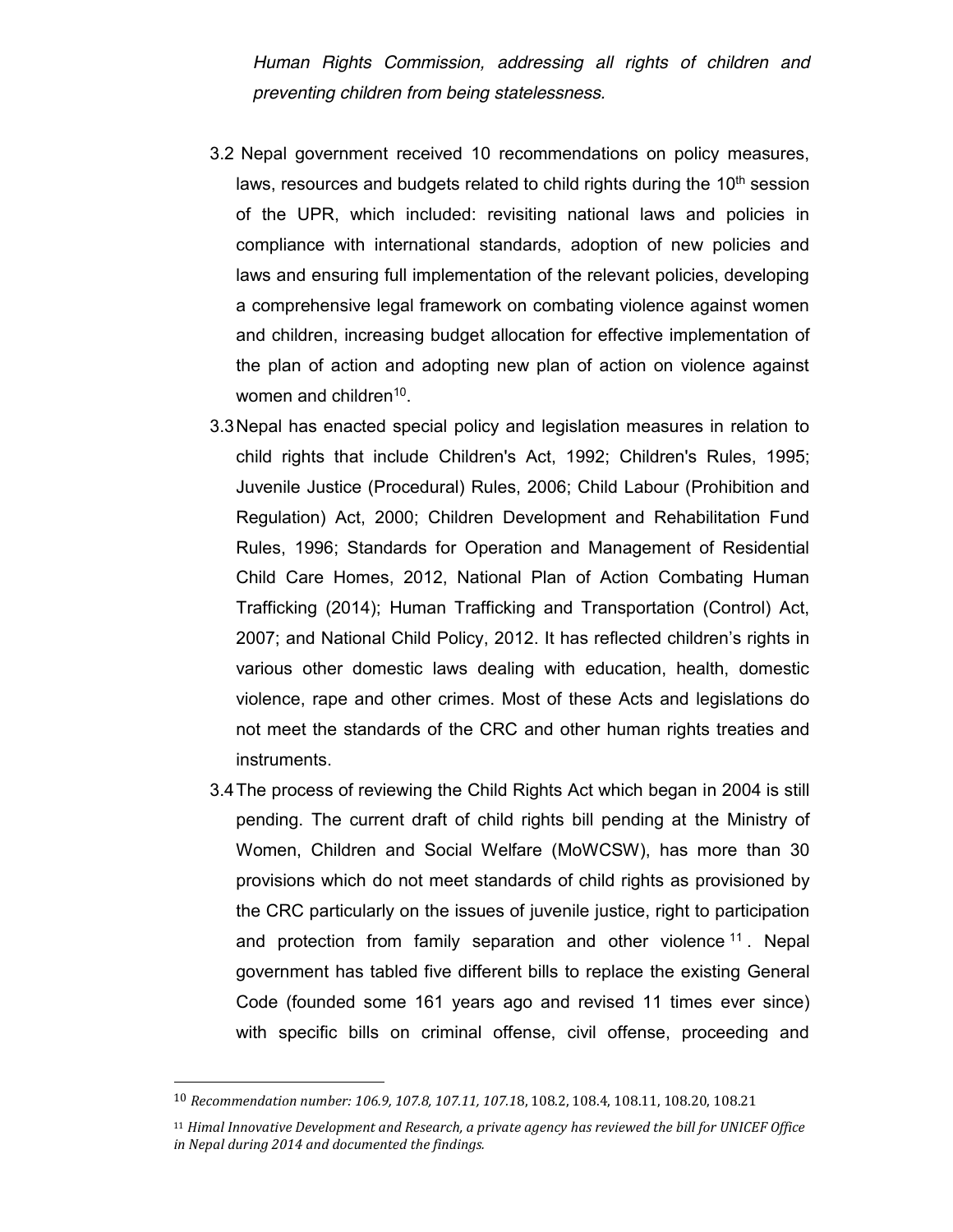sentencing policies. Review of these bills by child rights organizations (all leading coalitions making this submission) has identified 88 provisions not in compliance with child rights standards such as definition of rape, sexual abuse and pornography.

- 3.5The budget allocation for children is just between 9-10% of the total budget. In addition, the expenditure rate of children's sector budget is limited to less than  $60\%$  of total allocation<sup>12</sup>. The Block Grant Guidelines for Local Governments have made local governments to allocate at least 10% of the capital budget in children's sector. But in many local governments such provisions have not been followed. At the same time the budgets allocated by local governments have often been diverted to other sectors and misused and in most of the places children have little access to these funds, as shared by participants of the consultations.
- 3.6Nepal has designated the Ministry of Women, Children and Social Welfare (MoWCSW) and Central Child Welfare Board (CCWB) at the national level and District Child Welfare Board (DCWB) at district level are the two designated bodies in charge of the coordination and monitoring of all children related interventions in Nepal. These bodies have very few permanent human resources deployed from the government source and rely largely on external support. The development partners have financed salaries of Child Rights Officers working in 75 districts and their supervisors at CCWB. MoWCSW has no plan to institutionalize these posts.
- 3.7It is a positive step that Child Friendly Local Governance has been mainstreamed in Local Governance and Community Development Program (LGCDP) making all local governments to act on child rights targeting indicators on child survival, development, protection and participation. Nepal Government has extended the mandate of Women Development Office as Women and Children Development Office to implement child development and protection measures at local level. However, the human resources deployed in these institutions are not well trained on child rights standards and practical implementation of child rights and not adequately resourced. There is lack of child rights focused social workers at local level.

*<sup>12</sup> Child Sensitivity In Nepal's Budget, CZOPP, 2014.*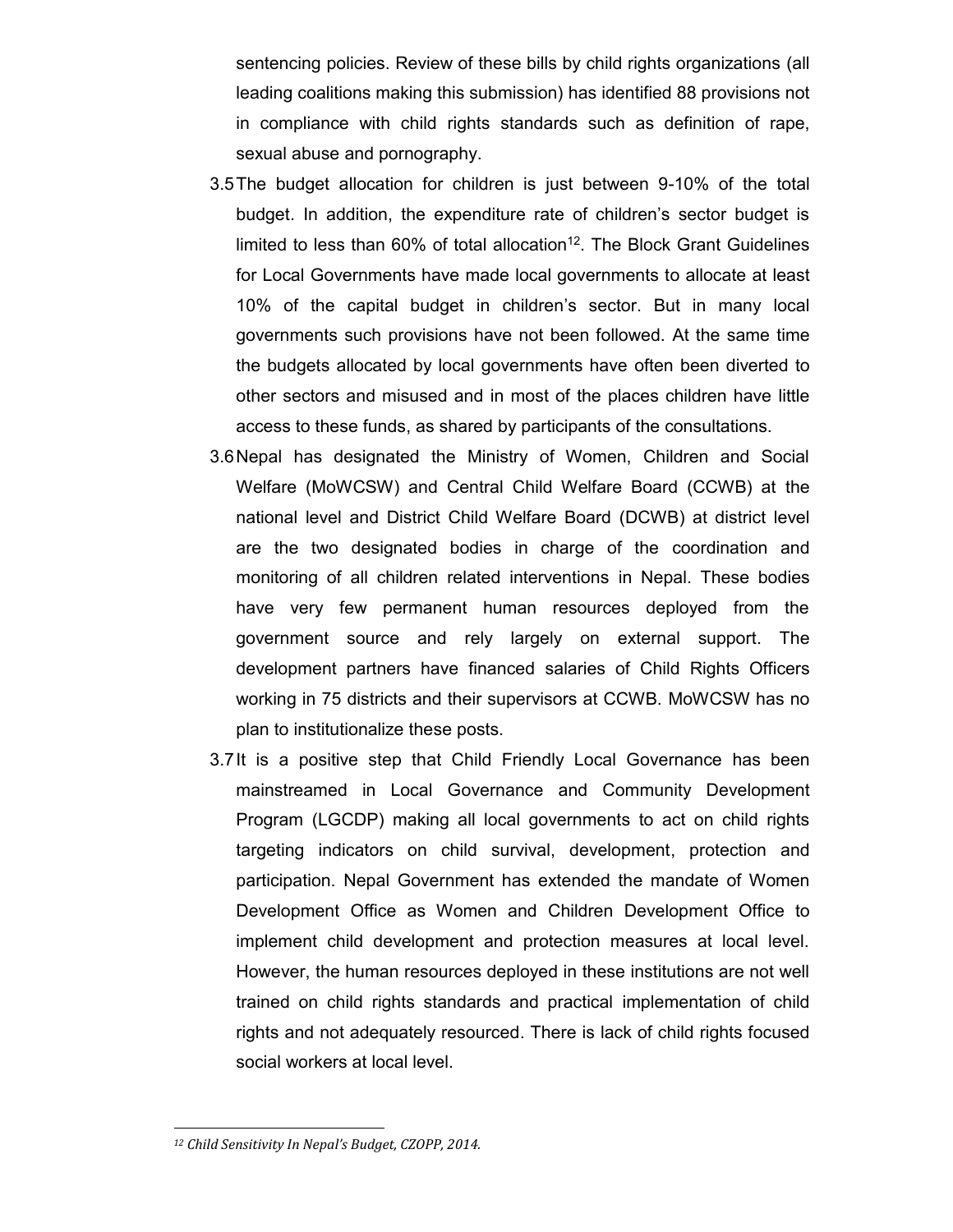- 3.8National Human Rights Institution's (NHRIs) independency has been challenged by the newly enacted *National Human Rights Commission Act, 2012* which empowers the Attorney General to inform the NHRC that case cannot be initiated as raised by NHRC<sup>13</sup>. NHRC's recommendations on child rights to Nepal government have not been satisfactorily implemented. The Child Rights Desk at the NHRC has been scrapped. The issue of children is less prioritised and has not been institutionalised yet in National Women's Commission and National Dalit Commission.
- 3.9The child rights mechanisms are lacking clarity on their mandate, with overlapping and conflicting roles. A mechanism is needed to monitor and ensure government compliance with child rights standards on its policy, legislations and actions.

#### **Recommendations**

- x *Expedite the revision process of existing Children's Act and other relevant laws and policies ensuring compliance with child rights standards.*
- x *The new Child Rights Act should in particular: (i)Legally prohibit physical and humiliating punishment of children in all settings; (ii) Legally prohibit all forms of violence against children; (iii) avail free and fair justice for children in child friendly, safe and supportive settings; (iv) Ensure protection from cybercrimes and pornography and clarity on child rights protection mechanism.*
- x *Nepal government should ratify the 3rd Optional Protocol to the CRC on a communications procedure without any further delay to provide the Nepali children with an opportunity to access international complaints mechanism should they fail to get redress to rights violation at the domestic level.*
- x *Establish an independent, appropriately resourced Child Rights Commissioner within the National Human Rights Commission to ensure respect, protection and fulfilment of children's rights*
- x *Appoint and finance one Child Rights Officer in each district to effectively coordinate children's issues and at least one professional social worker in each Village Development Committee and each ward of municipalities to support children in difficult situation*

 <sup>13</sup> *NHRC has mandate to initiate a case prosecution on human rights violation under Clause (c) of Sub-Article (2) of Article 132 of the Interim Constitution of Nepal (2007).*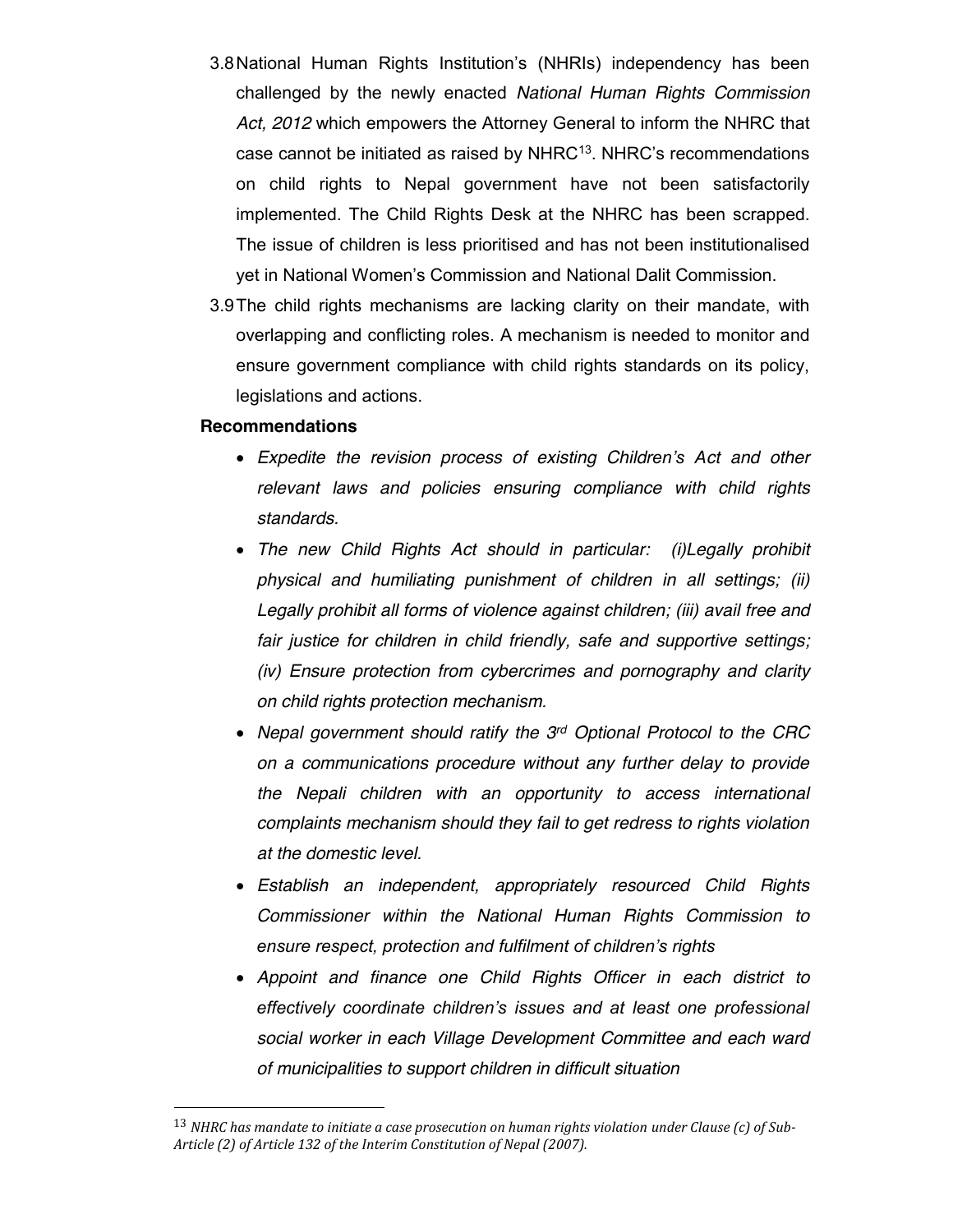- x *Set targets for budget allocation to children for each fiscal year in MoWCSW and other directly related ministries to comply with its national and international commitments towards children and develop a system to track budget allocated to and spent on children*
- x *Adopt a social protection policy that provides cash transfer to orphans and children at most risk.*
- x *Use the General Measures of Implementation given by the Committee on the Rights of the Child in General Comment No 5 as the basis for the development of child rights infrastructure in Nepal.*

### **Right to Education**

- 3.10 The right to education is one of the key issues that Nepal has not been able to fully implement. Nepal government has agreed to expand its investment on education to reduce gender disparities, ensuring all children have access to friendly and quality basic education with improved learning achievements, reducing dropouts and improved participation of parents and communities.
- 3.11 Nepal received 8 recommendations on the right to education and human rights education during the first UPR, one of which relating to free and compulsory basic education (106.33) was rejected. The remaining seven recommendations called for ensuring free and compulsory primary education, inclusion of dalit, girls, indigenous and disabled children, expanding school feeding program, promoting value of education among parents and increasing their participation and including human rights education in school<sup>14</sup>.
- 3.12 The human rights education has been included in school and university curricula, yet teachers are not trained and skilled enough to deliver the human rights concept and practice to children.
- 3.13 The School Feeding program has been implemented in only a few districts, covering less than 10% of schools<sup>15</sup> and with the support from development partners.
- 3.14 The legislative provisions on education have mandatory inclusion of parents in school management and parents teachers association. The representation of parents in school management committee and

*<sup>14</sup> Recommendation no. 106.12, 106.50, 106.52, 106.53, 106.54, 108.33, 108.34, 108.35*

<sup>15</sup> *State of School Feeding Worldwide 2013, World Food Program, Rome, Italy, 2013.*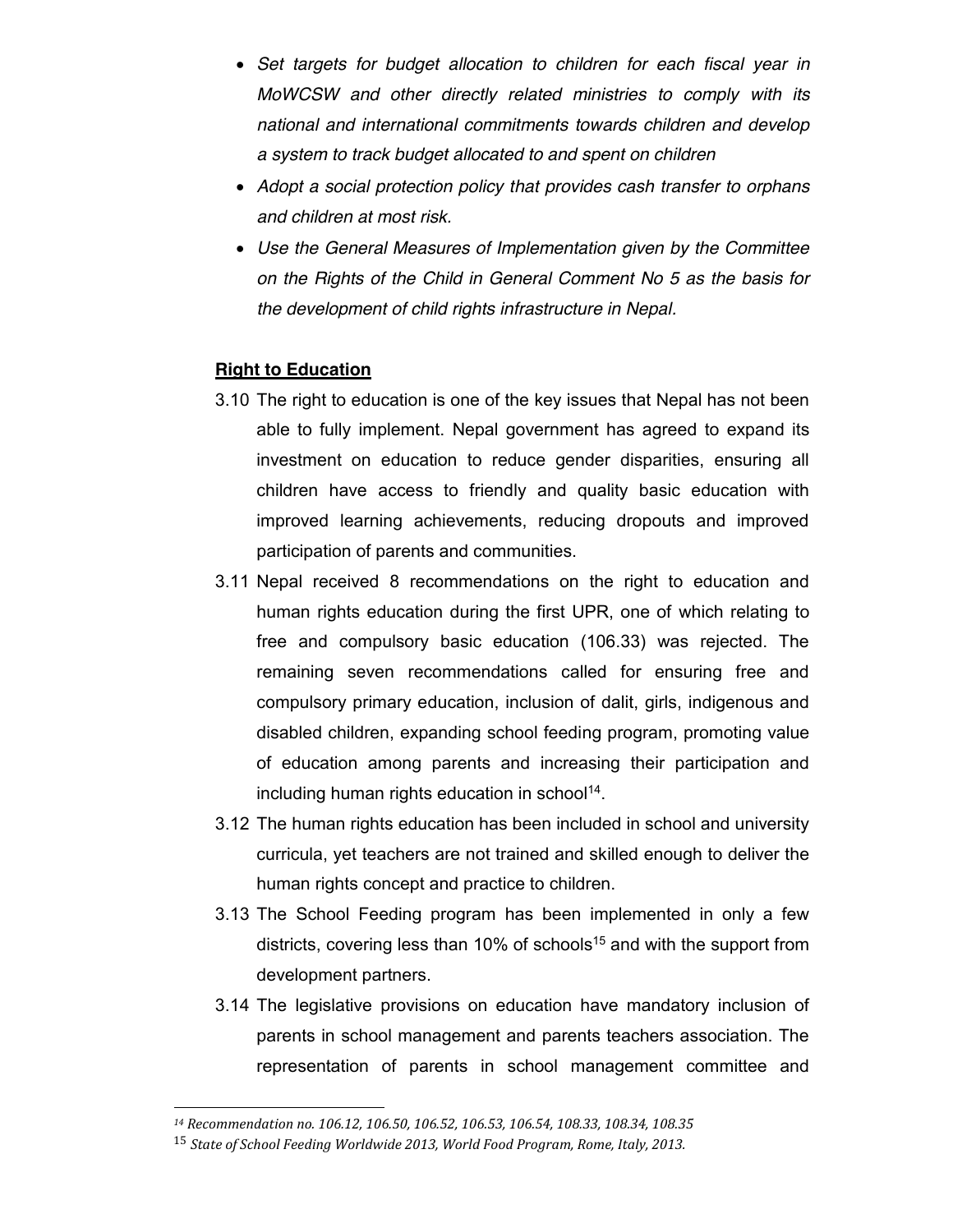parents teachers association is ineffective and often guided by the principals; parents have little say in planning and decision making processes in schools.

- 3.15 Nepal government has developed and just began implementing guidelines for free and compulsory basic education (2014) which is implemented in less than 10% of schools with a focus on disadvantaged groups. The scholarship available for girls, dalit and marginalised population is very low ranging from 2.5 US\$ to 4.75 US\$ per year. The scholarship is distributed with blanket approach and reported misused, weaknesses in school governance have been reported in more than 1000 news by national dailies in 201416. The practice does not recognize the universal right to education, and is badly affected due to weak mechanisms, family and community environment and poor quality of education in schools.
- 3.16 The accessibility of children with disabilities is significantly low. Enrolment of children with disabilities still remains less than 2% of the total disabled population. Schools are still not inclusive and disabled friendly. The gross enrolment ratio is vastly different for girls, dalit and in mountain and the southern plain region. Access to education for child laborers has remained a dream for the 43% of working children who remain out of school<sup>17</sup>. Current educational plans and policies do not address the needs of working children, nor enable them to come out from labor. Instead, due to the current education cycle, the absence of continuous school enrolment provision and provision of credit transfer facility, working children cannot leave the work place despite their interest to go to school.
- 3.17 The allocation for the education budget has dropped down from a higher level of 17.1% in FY 2010/11 to the lowest level of 13.92% in FY 2014/15. It is a positive sign with 96.2% net enrolment rate of children in primary school. But, the drop out rate increases with the grades indicated by net enrolment rate of 72% in basic education and 54% at secondary level. Absence of disability and girls friendly infrastructures, toilet facilities, discriminatory behaviours of teachers and other students and corporal punishment are causing the high drop outs.

*<sup>16</sup> Education News in Nepalese National Dailies, Media Monitoring Report 2015, Loo Niva Child Concern Group, 2015*.

*<sup>17</sup> National Child Labor Report, 2012, Central Bureau of Statistics, Government of Nepal.*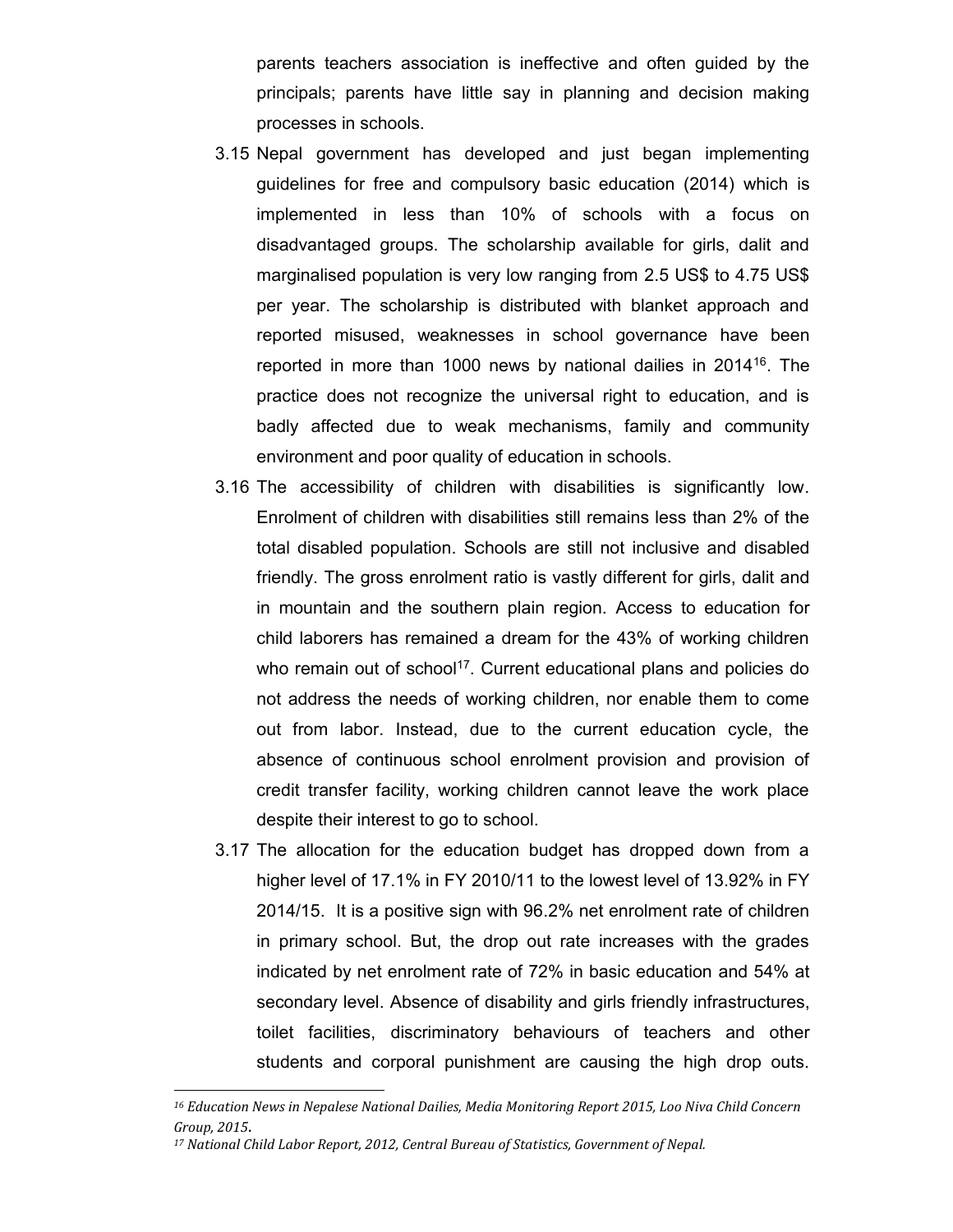Children who dropped out from school are neither tracked nor responded to. Furthermore, in 2012, only 66% of children received free textbooks from the government on time <sup>18</sup> . The decreasing state investment in education with increasing profit-making private sectoroperated schools have made education significantly costly and inaccessible for low income and poor children in the country<sup>19</sup>.

- 3.18 Only 63.6% of all teachers in basic education are trained and those who are trained are also not properly delivering the knowledge and skills in classrooms. With respect to access to quality education, children are not learning what they are supposed to learn. 37% of Grade III children cannot read a single word (RTI, 2014), the average of learning achievements in Grade III and V is just around 50.
- 3.19 The pre school program (ECCD) has not been mainstreamed into the regular school education system yet, though they are integrated with schools for operation. The facilitators are poorly paid and the ECCD centers have poor facilities.
- 3.20 The religious schools mainstreamed in the regular school education system are not well monitored and facilitated by government authorities, despite their financing from government source. Children studying in these schools are not performing better and competent with other regular school children.

#### **Recommendations:**

- x *Nepal government should come up with the Right to Education Act and new National Education Policy in consultation with civil society that ensures completely free, inclusive and quality education for all primary school aged children; decentralisation, accountability and good governance in education governance. The new Act should include the ECCD and regulate religious schools within regular school framework and standards.*
- x *Nepal government needs to increase the budget allocation for education in line with the ideal status as per the commitment made i.e. 20% of national budget.*

*<sup>18</sup> Flash Report 2012, Department of Education, Government of Nepal.*

*<sup>19</sup> The Flash report 2012, mentioned some 15 % at primary, 16 % at lower secondary and almost 19 % at secondary school students are in institutional (privately owned) schools.*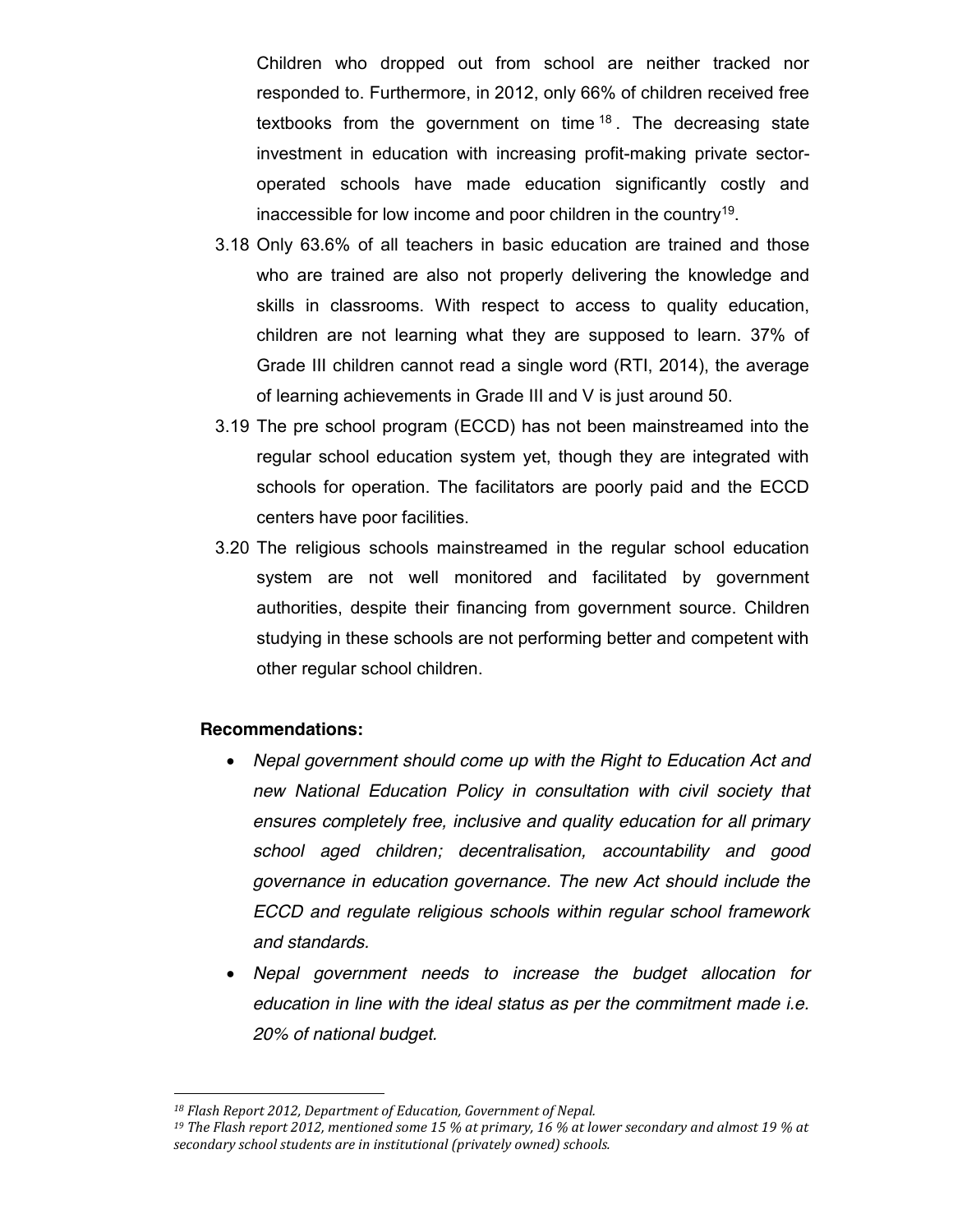- x *Nepal government should adopt special focused measures for including children with disability, working children and other hard to reach and unreached group in mainstream schools.*
- x *Nepal government should promote effective delivery of sexual and reproductive health education in school classes in child friendly, nonharassing ways.*
- x *Nepal government should ensure full and effective implementation of National Framework for Child Friendly School ensuring girls friendly toilets and other facilities.*
- x *The government should adopt measures to reform the existing examination system, emphasizing a skills-based curriculum rather than continuing the existing subject based curriculum and the government should improve the accountability of the education system to ensure that the children learn what they are supposed to learn.*

## **Right to Protection**

- 3.21 Nepal received 7 recommendations concerning child protection and 3 recommendations on children affected by conflict during the first UPR. The recommendations have mainly asked to take action for ending child abuse and sexual exploitation, trafficking of children, strengthening mechanisms to end child labor and effective implementation of the Child Labor Prohibition and Regulation Act, improve justice and investigate cases of violence against women and children<sup>20</sup>. Recommendations related to post conflict and transition process include sustaining the reintegration of ex-combatants and minors from the then Maoists, intensifying support for rehabilitation and integration of conflict victims, rehabilitation programmes for women, dalit and children, and ensuring that children are not exposed to violent activities by political parties $21$ .
- 3.22 Child protection interventions in Nepal are too fragmented and are issue-based, failing to establish an effective child protection system from the local to the national level. Programs are mostly focused on response rather than prevention. There are no professional social workers at the community level that can look at children's issues. Low

*<sup>20</sup> Recommendations 106.30, 106.31, 106.32, 107.19, 107.20, 107.22*

*<sup>21</sup> Recommendations 106.13, 106.27 and 107.18*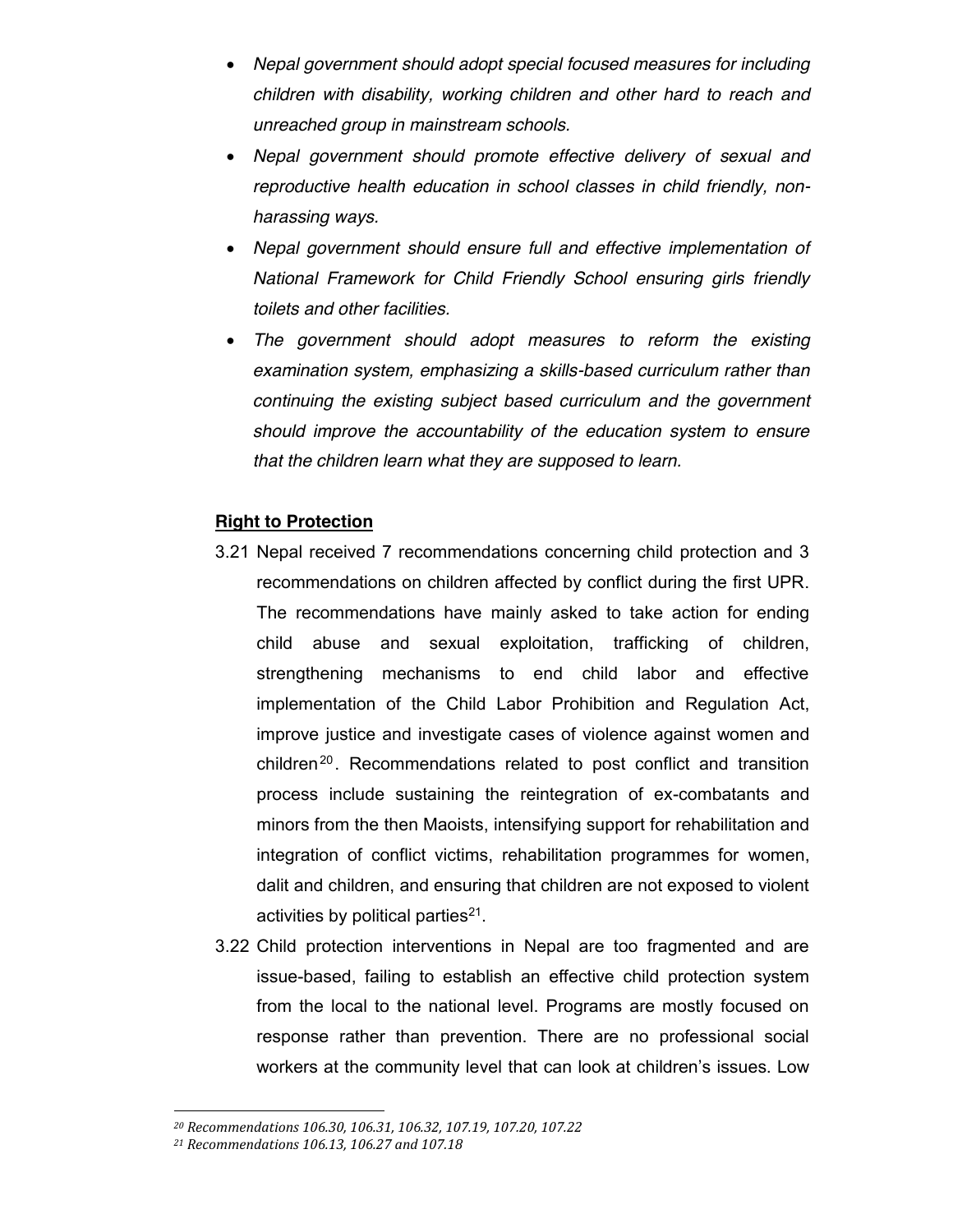birth registration, separation of children from families and unnecessary institutionalisation, physical and humiliating punishment of children, trafficking of children, sexual abuse and exploitation, hazardous child labor, child marriage and *chhaupad*<sup>22</sup> are some of the most prevailing child protection concerns in Nepal. Some of these issues such as child marriage and child trafficking require a robust implementation of existing policies, while others need to be addressed both by improving policy and policy implementation.

- 3.23 Nepal government, together with development partners has responded to the situation of child and minor victims associated with combating forces during the conflict. According to the Central Child Welfare Board, the Ministry of Peace and Reconstruction (MoPR) has provided scholarship to 620 children. With boarding facilities managed by Shahid Pratisthan<sup>23</sup>, 1468 children are being benefitted.
- 3.24 Nepal government has recently formed the Truth and Reconciliation Commission (TRC) and the Commission on Disappeared Persons. However, the guidelines and mandates provided to these Commissions are very limited, and the provision of amnesty without the victim's consent and the current members appointed in TRC and Commission on Disappeared Persons have been heavily criticised by human rights activists and civil society of Nepal. The amnesty provision has been declared void by the Supreme Court Decision of 26 February 2015. The TRC Act's section 17 (6) mentioned that the Commission can develop a separate system for confession and dealing with complaints from children, women and elderly citizens. Such procedures and system have not been developed yet.
- 3.25 During the election of the Second Constituent Assembly in November 2013, the government body Central Child Welfare Board recorded 441 cases of use and exposure of children in political parties' activities where 12,429 children were exposed and engaged  $24$  resulting in injuries and even death of few children as well as protection risks for them. Political parties, who are competing to capture the management

l

*<sup>22</sup> Chhaupadi is a traditional harmful practice in which girls and women are kept in cowsheds and discriminated against, denied of nutritious food and some girls do not go to school during their menstruation cycle*

*<sup>23</sup> A non-governmental organization facilitating ex combatants children and verified minors and late recruits for accessing education.*

*<sup>24</sup> Constituent Assembly Election 2013 Child Rights Monitoring Report, Central Child Welfare Board, 2013.*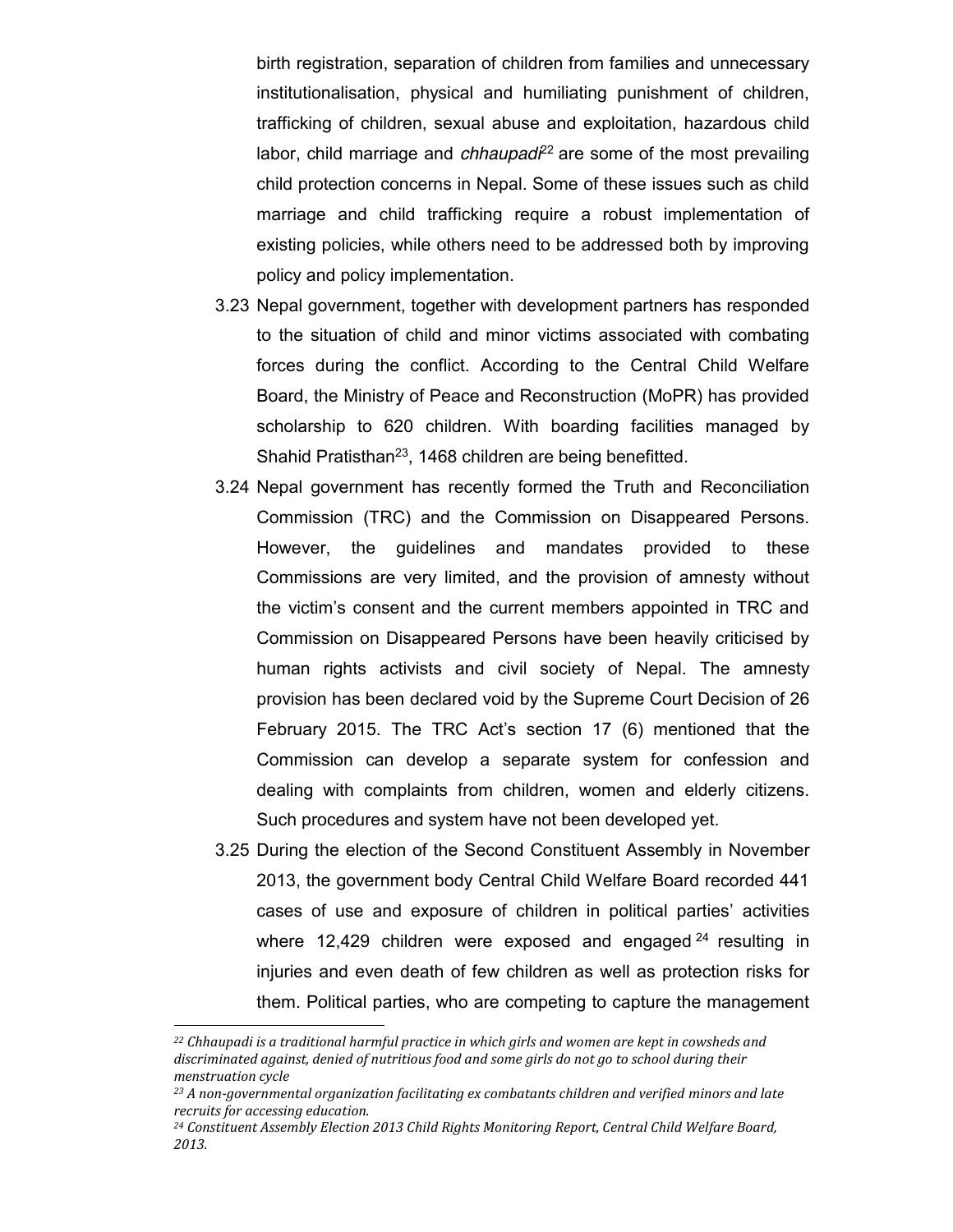control of community schools, heavily influence parents and community participation in school managements. The political interferences in schools is turning schools into political battlefields, resulting in physical and psychological harm to children, increasing corruption, and hampering the development of schools. 25

- 3.26 Only 58.1% of children under 5 years of age have birth registration which is about the child's right to name and identity. Children born to foreign fathers, abandoned children, orphans, children born to single mothers who may not be able to identify or unable to produce father (rape-victims, abandoned girls) before the VDC/municipalities secretary are unable to register child's birth in the local authority. The legal provisions do not make it compulsory to register the birth of a baby. *Birth, Death and Other Personal Events Registration Act, 1976*  does not prescribe responsibility to the officer or responsible person of VDC, Municipality, District Development Committee, or Chief District Officer (CDO) to initiate the registration of a birth of a baby whose father and mother is not identified.
- 3.27 Child labor is significantly high in Nepal with 20.6% of 5-17 year old being economically active, and 8% of the total population of children involved in hazardous forms of child labor. The Child Labor Prohibition and Regulation Act (2000) has not been fully implemented in that there has been a lack of efforts to strengthen and mobilize Labor Offices for inspection, monitoring, investigation and prosecution. There are only 10 Labor Offices all over Nepal with a provision of just 90 employees with no provision of a labor inspector but just 11 staff as factory inspectors to perform the assigned duty. They have no proper guidelines and adequate resource to take actions. The draft master plan to eliminate child labor by 2020 has not been endorsed by Nepal government yet.
- 3.28 About 5000 children living and working in the streets of different towns of Nepal, with majority (67%) of 13-16 years, and mostly (82%) are school dropped out. <sup>26</sup> They are facing numerous risks such as exposure to violence (mental and physical), sexual abuse, drug

*<sup>25</sup> Almost 60 % of parents and students from 15 districts of Nepal mentioned their local schools have been adversely affected by political competition. (Politics in Schools, A study Report by Loo Niva Child Concern Group, 2013.)* 

<sup>26</sup> CWIN and Save the Children (2010): *A Study on the Sexual Abuse of Street Boys in Kathmandu*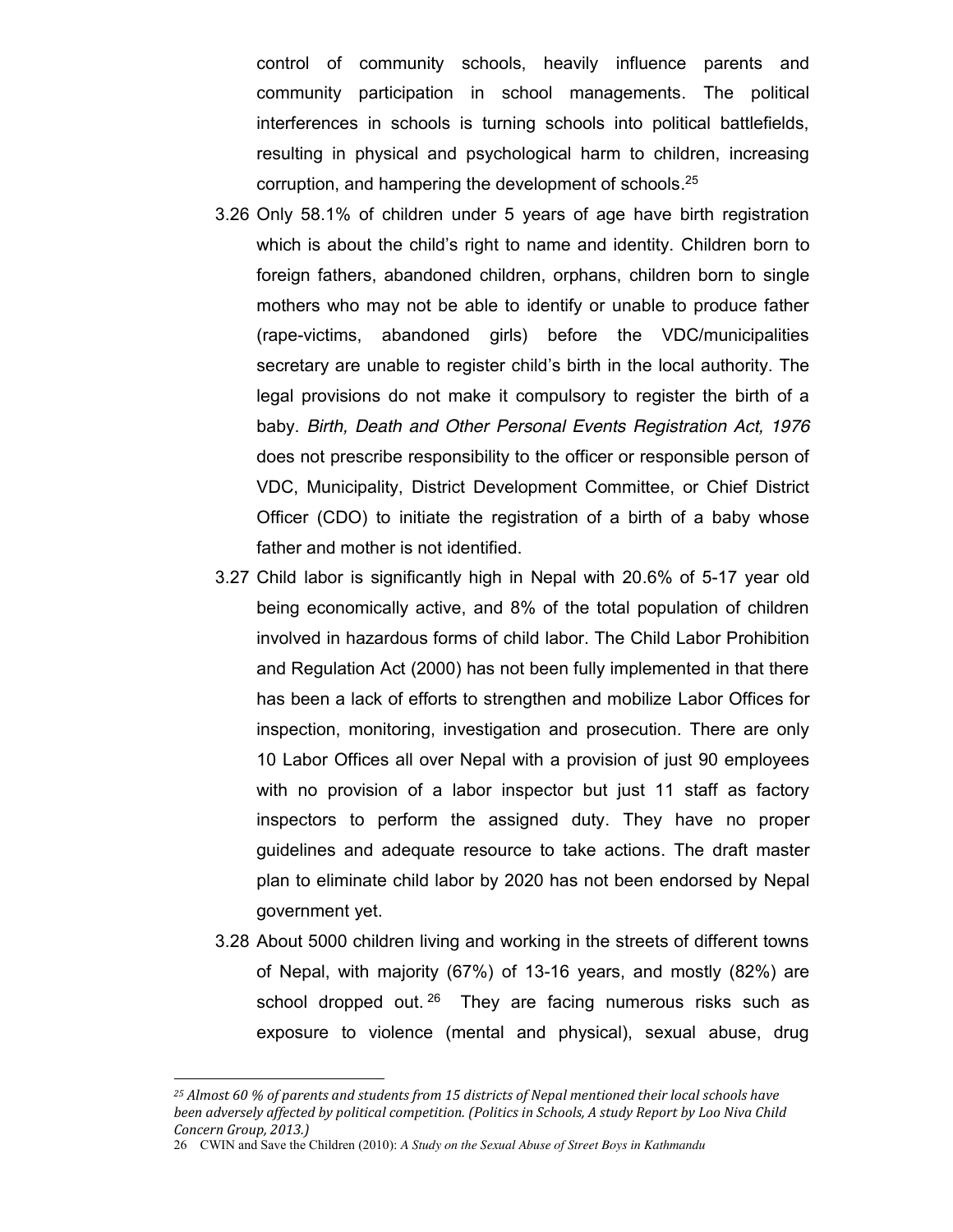addiction, and threats from gangs, social exclusion, health problems, delinquency, exposure to crime, alcoholism, starvation, etc. The new challenges in working with street children are the rampant use of drugs, including intra-venous drugs used by some of the children. Street children are also under the threat of contracting HIV due to common sharing of needles and unsafe sexual behaviours. Street youths are gradually being exposed to the world of crime as well.<sup>27</sup>

- 3.29 Children in Nepal continue to suffer abuse and violence. Early marriage, corporal punishment and violence are rampant in the country. There still is legal defence for corporal punishment by teachers and carers. No teachers to date have been legally prosecuted for committing severe corporal punishment against students, yet a numbers of cases have been reported in the media. Nepal Police Women and Children Service Directorate recorded 8796 crimes against women and children in FY 2013/14 that include 912 cases of rape, 414 cases of attempt to rape, 185 cases of trafficking and 17 cases of child marriage.
- 3.30 Regarding the trafficking of women and children the issue of cross border trafficking of women and children for various purposes including labor exploitation and into the entertainment industries inside Nepal, is a major issue of concern. Based on the program enforcement data (GOs, NGOs and Nepal Police), nearly 29,000 persons were trafficked or attempted to traffic. On the other hand, the Global Slavery Index 2014 estimated that 228700 Nepalese were enslaved with 40% of them enslaved out of the country. The NGOs report revealed that around 25,000 women and girls working in the entertainment business in Nepal are forced to serve clients with sexual overtones and almost 20 thousand of them are minors<sup>28</sup>. It is estimated that 16-33% of female sex workers are children under 18 years<sup>29</sup>. Child pornography has also been found as another aspect of sexual exploitation of children in Nepal. An NGO research (2007) indicates that 85% street children are sexually exploited<sup>30</sup>. Similarly ILO research (2001) among street children show that 67% abuser are foreigners which indicate that

<sup>27</sup> Fact about street children in Nepal, 2014 CWIN

<sup>28</sup> *Trafficking in Person Especially Women and Children in Nepal National Report (2012-13); National Human Rights Commission, Office of Special Rapporteur on Trafficking in Women and Children, Nepal. 29 ECPAT International facts sheet (2013) on sexual exploitation of children*

*<sup>30</sup> Voice of Children and Child Protection and Child Service Center Study.*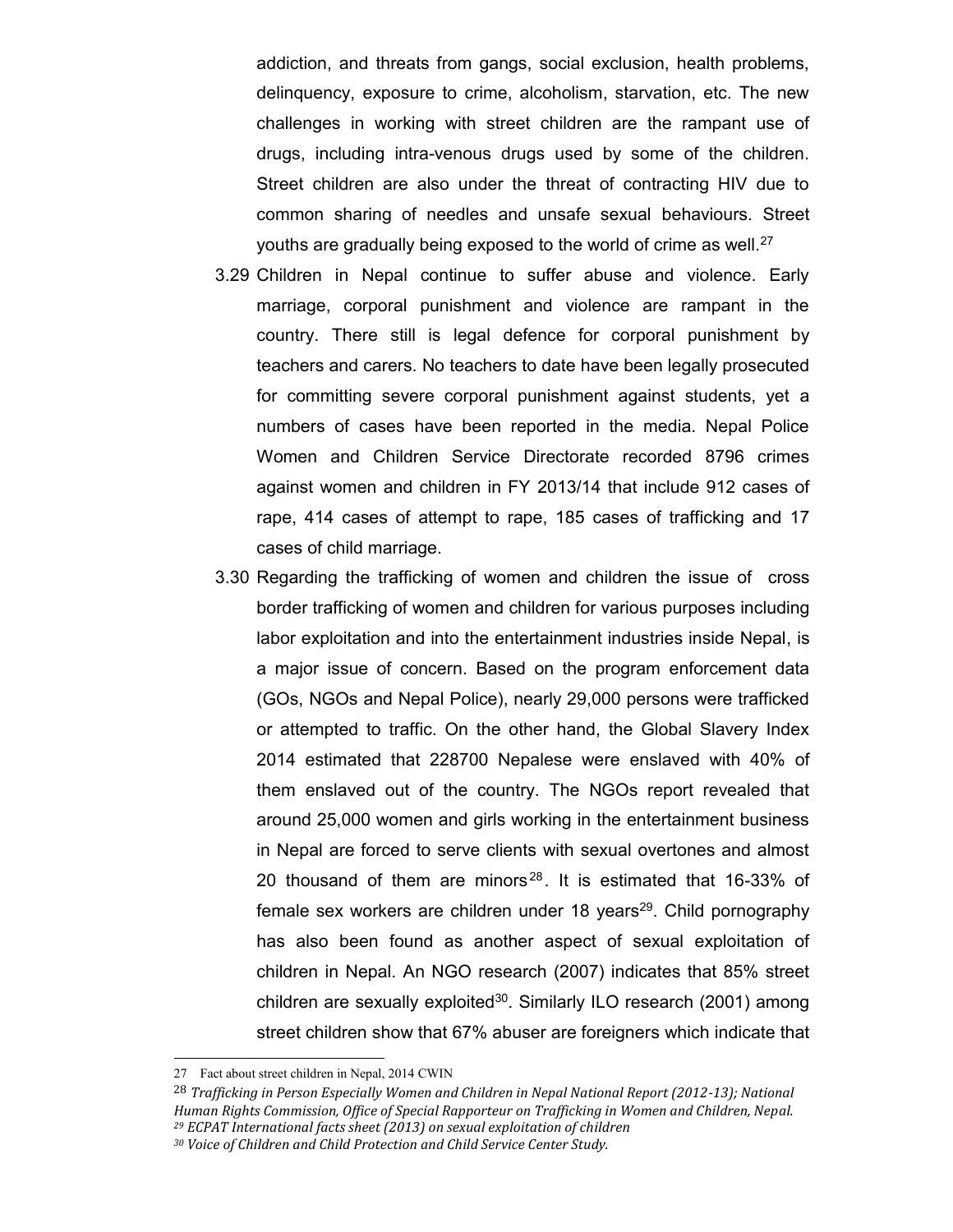Nepal is one of the major destinations for child sex tourism, no further improvement has been reported in this area.

- 3.31 Terms and Conditions for Adopting Child by Aliens and Civil Code Bill (tabled in Parliament in 2014) have serious provision of the possibility of parent(s) relinquishing a child on the justification of poverty, which contradicts with the provision of UN Guidelines for the Alternative Care of Children (2009). As a result, falsified orphans and poor children are significantly high in childcare homes and adopting child with false and manipulated consent of parents is prevalent. The child adoption process and practice in Nepal have been criticised as child trafficking and a major concern in Nepal.<sup>31</sup>
- 3.32 Nepal police has a special unit for dealing with children, which is the Women and Children Service Center. This center operates in 75 districts with 100 units and 1344 police officials deployed. But very few of these units have officials at the level of officer with a strong mandate and authority. The police personnel deployed in these centers are not adequately skilled to deal with children, and most of them are junior officials with limited authority. Medico legal facilities have remained expensive due to the medication, travel and associated expenses for child victims. The investigation modalities have not been improved to be child sensitive and child friendly.
- 3.33 Justice for children is often delayed and denied for children both in conflict with law and in contact with law <sup>32</sup> . With the absence of victims/witness protection and appropriate facilities for their rehabilitation, along with physical and psychological support, the tendency of hostilities is high. The Supreme Court recently provided direction to Nepal government to ensure that victims and witnesses of crimes against children are well protected. The Juvenile Justice Procedural Rules, 2006 has not been revised to fit the context. There are only three correction centers for juveniles which are overburdened.

 <sup>31</sup> *According to Central Child Welfare Board (2014) there are 16617 children in 594 childcare homes, of which 85 % have at least one parent alive, thus unnecessarily separated from family. 32 The Annual Report of Attorney General Office (FY2013/14) has reported that the office prosecuted* 

*<sup>2234</sup> cases of rape and attempt to rape that include 847 outstanding cases from previous years. Among these 763 were convicted, 467 acquitted, where 48 cases were withdrawn. The same report of the Attorney General mentioned 2723 cases of first court decisions defended by the Attorney General's office in FY 2013/14 and 579 were acquitted.*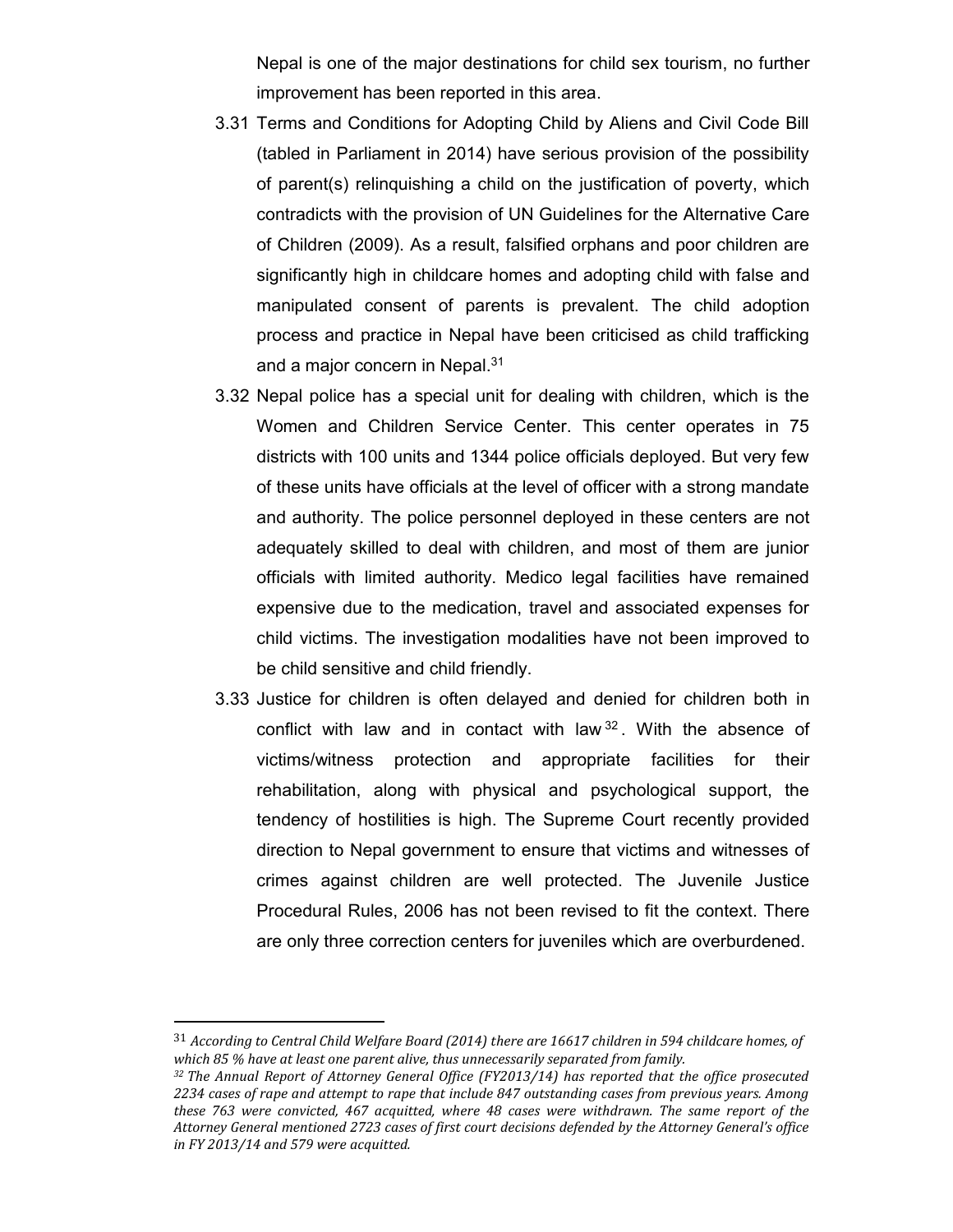### **Recommendations:**

- x *Nepal government should start amending the existing Child Labour (Prohibition and Regulation) Act, 2000 to include child labour in the informal sector within the purview of the law, ensuring adequate provisions for monitoring, inspection and investigation of cases.*
- x *Nepal government should endorse without any further delay the Alternative Care Rules making them congruent with UN Guidelines for the Alternative Care of Children*
- x *Nepal government should further strengthen awareness raising and law enforcement to proactively prevent and respond to cases of child marriage.*
- x *Nepal government should make legal provisions for mandatory reporting by teachers, health workers and other personnel in direct contact with children of actual and suspected cases of violence against children.*
- x *Nepal government should ensure speedy justice through adopting continuous hearing process in case of serious crimes against children with adequate victim witness protection and open date provision for filing complaint in case of rape and sexual abuse.*
- x *Nepal government should increase the facilities of correction centers targeted for juveniles so that children in conflict with law receive appropriate care and support.*
- x *Nepal government should mainstream in the government program antichhaupadi campaign and interventions to prevent discrimination of women and girls during their menstruation period, particularly in the mid and far western regions of Nepal*
- x *Nepal government should strengthen the implementation of the Human Trafficking and Transportation Control Act to prevent and respond to trafficking of children.*
- x *Nepal government should prohibit relinquishing of a child on the sole basis of poverty.*
- x *Nepal government should ratify the Hague Convention of 29 May 1993 on Protection of Children and Co-operation in Respect of Inter-country Adoption.*
- x *Nepal should make birth registration compulsory and simplify the process so that all children's birth can be easily registered.*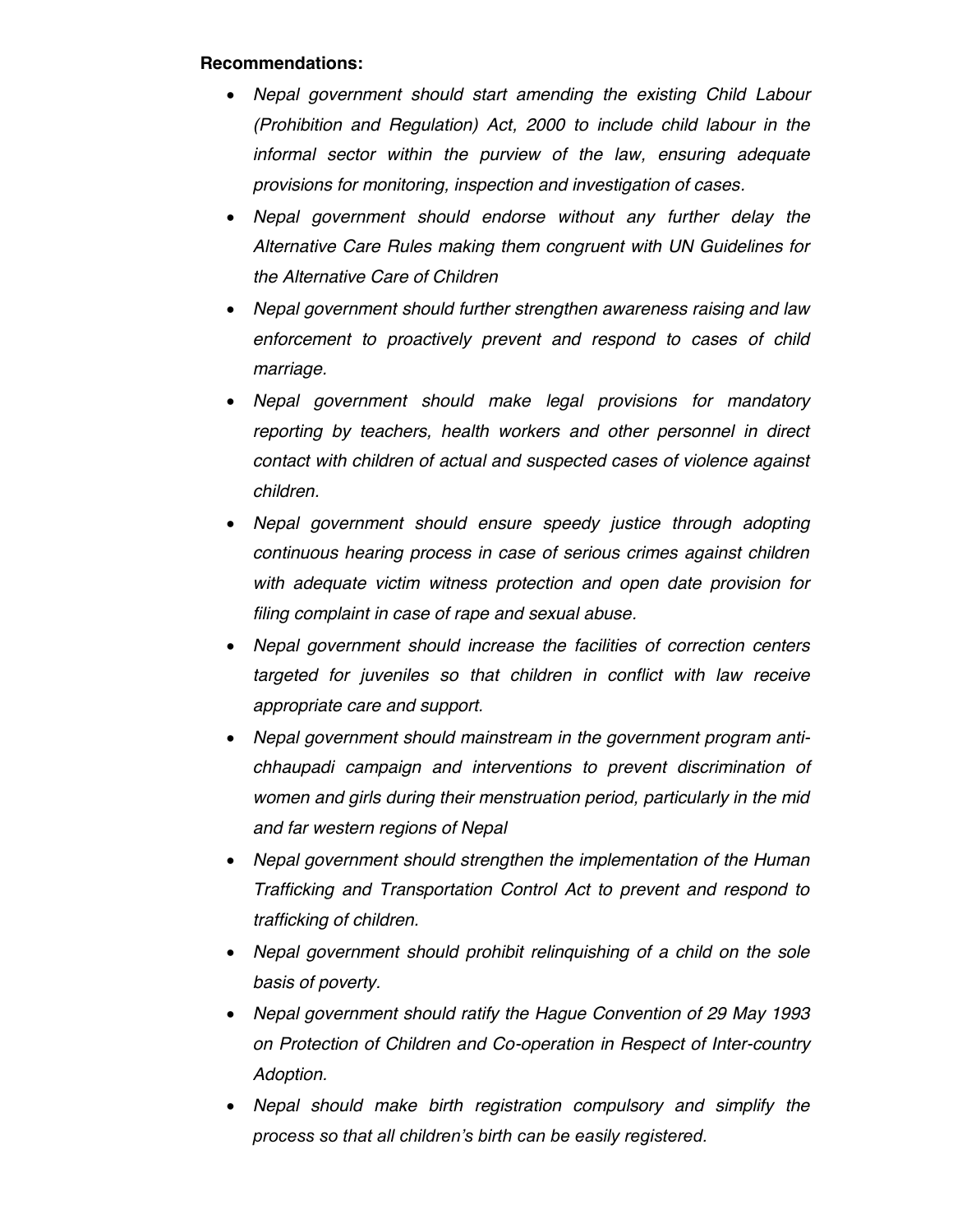- x *Nepal government should establish a system for collecting regular disaggregated data on child protection and make it publicly available.*
- x *Nepal government should develop child protection system from the national to the local level including in schools and institutions to ensure detection, prevention and response to child protection cases.*
- x *Nepal government should implement the School as Zone of Peace Guideline to protect school and children from party political use.*

#### **Nutrition, Health and Development**

- 3.34 Children have limited access to health and nutrition facilities. Neonatal mortality has not changed in the last two Demographic Health Surveys: 2006 and 2011 both have 33 per thousand births, which therefore has had little effect on the Infant mortality: 48 per thousand births in 2006 and 46 per thousand births in 2011. Maternal mortality did change over the years, 281 per 100,000 (NDHS 2006) to 190 per 100,000 live births, according to latest estimates in WHO report<sup>33</sup>. Although Nepal may have achieved the MDG goal on maternal mortality (Reduce MMR by three-quarters from 1990 estimates), the number still show the grim state of the mothers' health in the country  $34$ . The access to skilled health service provider for pregnant women is ensured only in 13 out of 75 districts, which has hindered government target to meet 60% mothers accessing skilled health services by 2015<sup>35</sup>.
- 3.35 There are still considerable variations within the population in terms of access to health care services. Health indicators vary according to geography, community and wealth quintile. Maternal mortality rates are different in different communities<sup>36</sup>. Similarly the prevalence of stunting varies between urban and rural areas. Out of a total of 41% of the population stunted, 27% live in urban areas and 42% live in rural areas, including mountain area having the highest incidence (53%).

 <sup>33</sup> *Trends in Maternal Mortality: 1990 to 2013, Estimates by WHO, UNICEF, UNFPA, The World Bank and the United Nations Population Division.*

<sup>34</sup> *Mortality rates are high in Nepal because of underlying causes such has high home deliveries, low ante natal and post natal care, early marriage and adolescent pregnancy, inadequate spacing, malnutrition and lack of knowledge among the community. On the supply side low quality of service, which is caused by multiple factors (weak systems, HR) affects the uptake of services.*

*<sup>35</sup> The State of Children in Nepal 2014, Central Child Welfare Board.*

*<sup>36</sup> Newar – 105, Dalits – 273, Terai/Madhesi – 307, B/C – 182, Janajati – 207, Muslim – 318 as suggested by National Demographic Health Survey, 2011.*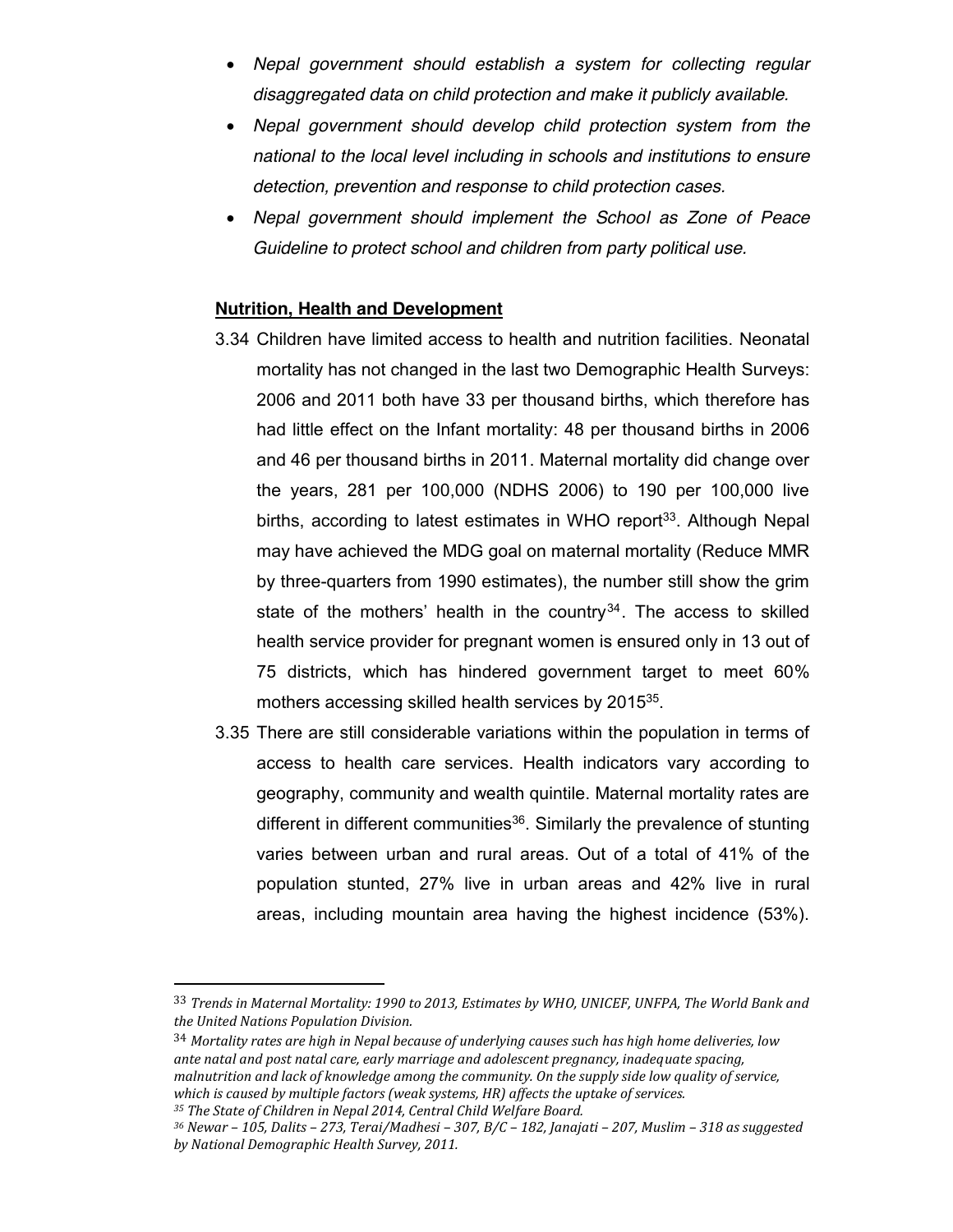Such differentials are caused by lack of knowledge and access to the services they seek.

### **Recommendations:**

x *Nepal government should adopt comprehensive interventions both in the supply as well as demand side, particularly those to scale up existing government programs, strengthening health facilities and improving community mobilization for the uptake of health services.*

### **Right to Participation**

- 3.36 Children's right to participation has been increasingly recognised in practices of local government and non-government sector. Children's right to form associations, express their views and ideas on decisionmaking process are facilitated by child rights organizations in Nepal<sup>37</sup>. Child clubs are networked at village, district and national level collectively taking child led initiatives for defending and promoting child rights. Nepal government has applied a policy of having at least two child representatives in local level planning meetings at community level, and at the board of child friendly local governance and school. Some non-governmental organizations are also practising a children's advisory board.
- 3.37 However, not all child clubs are functional. Their capacities are very limited and participation of the most marginalised and children with disabilities are very limited. Most child clubs do not have their own room to organise meetings, keep their goods and tools. There is absence of child clubs operation guidelines from Nepal government, as a result children's organizations have mostly been operating as a means of NGOs' project implementation strategy.
- 3.38 Children's right to information, freedom of religion, right to privacy and freedom of thought and conscience as well as right to express views on legal proceedings are not provisioned in legislation nor practised.
- 3.39 The institutions both at government and private sectors are lacking skilled and trained human resources for consulting children in safer and enabling environment with proper child friendly skills.

*<sup>37</sup> According to Central Child Welfare Data there are some 19454 children's clubs listed in District Child Welfare Board having 433891 children as members. Child Rights NGOs and Their coalitions have organized various child consultations and children's conference on the issues and policy formulation process.*